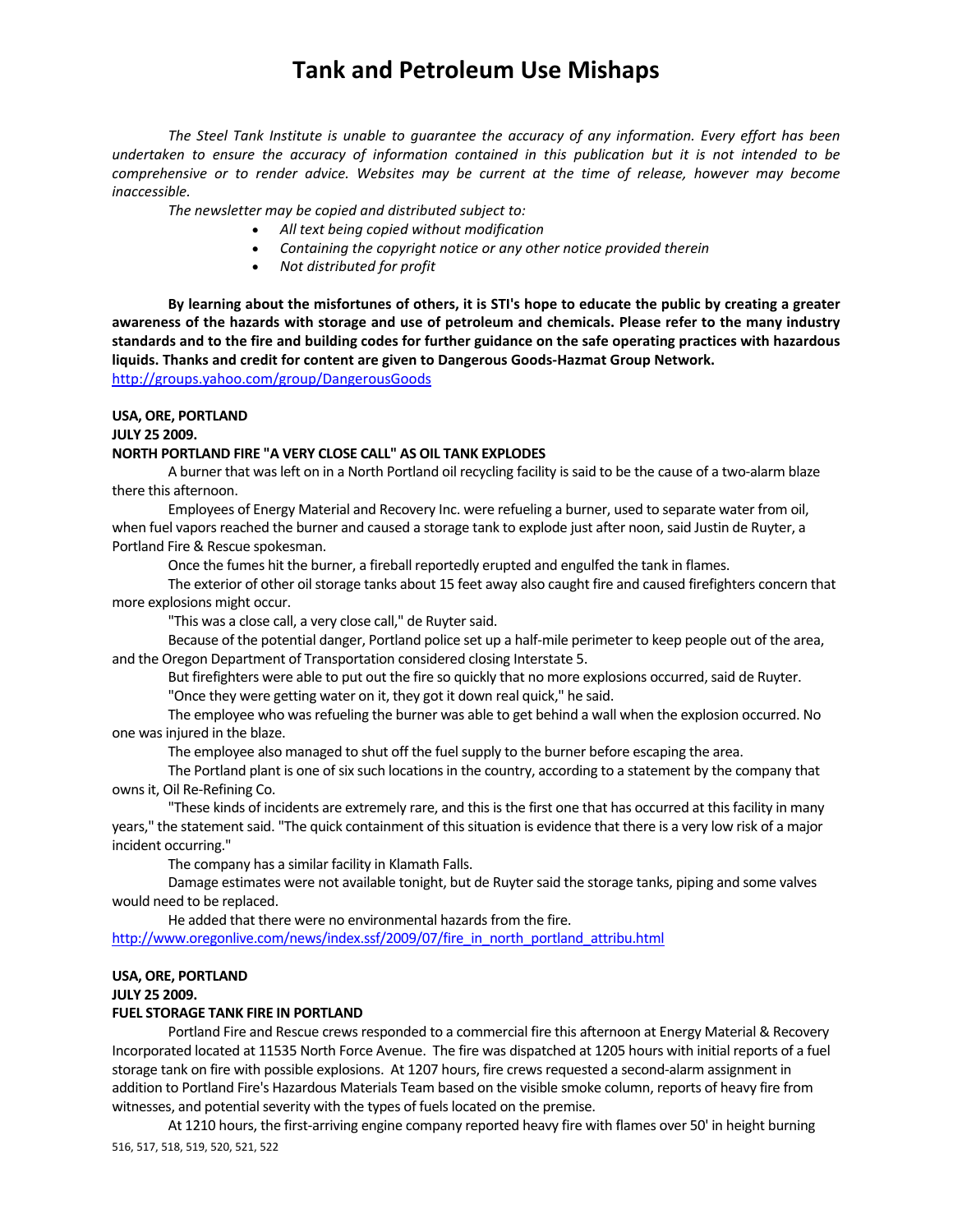next to four large vertical oil storage tanks. Crews were able to quickly deploy high volume hose lines onto the fire with the main concern being to keep the fire away from the large storage tanks, and keeping the fuels inside those tanks cool enough so that they would also not ignite. It waslater determined that the storage tanks each contained 25,000 gallons of used crankcase oil that in the process of being recycled.

Portland Fire crews were successful in quickly knocking down the fire even though the insulation around the 25,000 gallon tanks was burning. Because of the quick actions of company personnel and fire fighters on‐scene, the fire was quickly knocked down before it had an opportunity to spread into the used oil stored inside of the 25,000 gallon tanks.

It was later determined that the fire started while company personnel were refueling the diesel fuel mix tank used to provide fuel for the burner that heats up the used oil inside of the large storage tanks. According to Portland Fire Investigator Rick McGraw, fumes from the diesel fuel mix reached the burner and ignited causing a vapor explosion. There was one individual near the burner when the fumesignited, but fortunately was protected by a concrete wall. That individual was also able to quickly shut‐off the flow of the diesel fuel mix to the burner which was no doubt one of the factors in keeping the fire to a relatively confined area.

The main fire that the crews had to deal with upon arrival was from the burning foam insulation surrounding the large fuel tanks, which burns much like gasoline when ignited. Fire crews did an excellent job at quickly attacking the fire with the large volume hose lines which kept the fires from growing any larger and spreading to other nearby fuels.

This fire was a very close to becoming a much larger fire. Had the used oil inside of the large tanks caught on fire, the fire would have been much more severe. It is not uncommon for large storage tank fires to last for many hours or even days. There would have also been the need to order complete evacuations within at least 1/2 mile of the incident, including an evacuation of the Expo Center.

Portland Fire & Rescue would also like to thank the Port of Portland Fire for their quick response and assistance. Upon hearing of the incident, the Port of Portland Fire immediately dispatched one of their crash rescue fire apparatus with heavy foam capabilities. If the oil inside of the large tanks would have ignited, there would have been a great need for that foam resource from the Port of Portland Fire.

Fortunately there were no civilian or firefighter injuries, nor any environmental damage. There is no damage estimate available at this time, but is believed to be fairly minimal.

Total Units from Portland Fire & Rescue that responded:

- 8‐ Engines
- 4 Trucks
- 4‐ Chief Officers
- 1- Foam Unit
- 1‐ Rehab Unit
- 1‐ Air Unit
- 1‐ Hazardous Materials Team
- Total of 65 personnel

Port of Portland also responded with 1 Crash Rescue apparatus

1205 hours Fire Dispatched

1207 hours Upgraded to 2nd Alarm and Hazardous Materials Team Requested

1210 hours First Unit Arrived

1240 hours Fire Under Control

http://www.columbian.com/article/20090724/NEWS02/907249983/Fuel+storage+tank+fire+in+Portland

## **USA, ID, WEST VALLEY CITY**

### **JULY 26 2009. MAN KILLED IN WEST VALLEY CITY EXPLOSION**

## *John Daley*

An industrial accident killed a 63‐year‐old worker at a chemical plant in West Valley City Friday morning. Brody Chemical is the largest "ice melt" producer in the west, and it makes cleaning and chemical supplies. Fire officials say the man died at the scene after a large drum he was working with exploded. The top of the container exploded, and hit him in the face.

516, 517, 518, 519, 520, 521, 522 West Valley City Assistant Fire Chief Kris Romijn said, "It appears it was blunt force trauma related to a 55 gallon drum that he was dispensing out of. Apparently it's under pressure. Employeesthere tell usthat normally the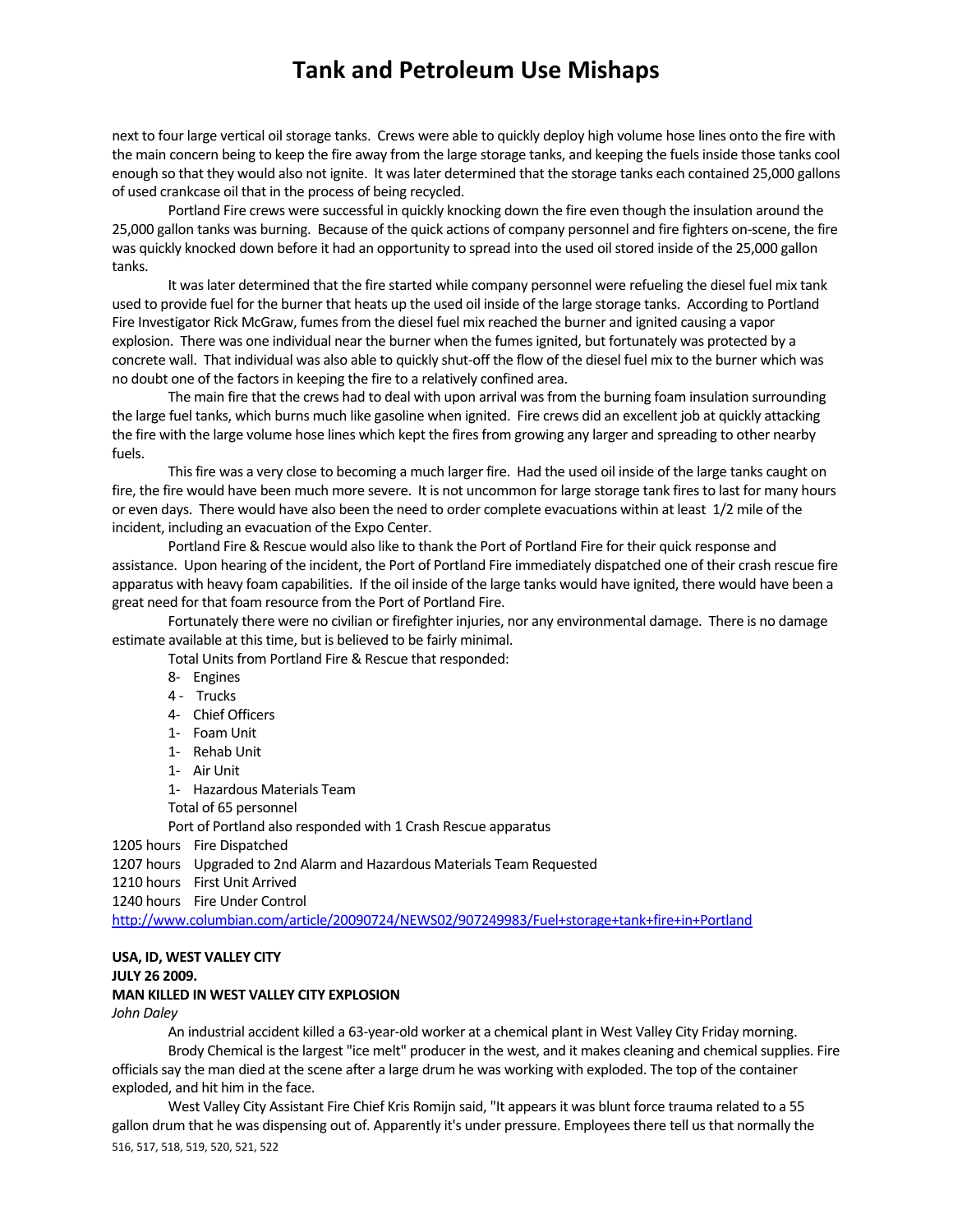operating pressure is between 4 and 5 psi. Uncertain what caused the failure this morning. That will be up to OSHA to look into and discover what exactly occurred."

Romijn added, "Yeah, very sad. We called on our fire chaplainsto be there for assistance for anybody that needed it, and they went over with the police department, the chaplain, to notify the family. So very tragic."

Michael Orgera a company vice president, said, "We're just grieving. We loved the guy, everybody loved the guy. We don't even know what happened."

He said fellow employees are devastated. "We're just grieving. We loved the guy, everybody loved the guy."

As for the cause of the accident, Orgera says the company doesn't know what caused it. He says the plant was shut down following the accident.

The man's name has not been released. http://www.ksl.com/?nid=148&sid=7280040

### **USA, TX, WACO**

**JULY 28 2009.** 

#### **WACO MAN'S LEG SEVERED WHEN NITROUS OXIDE TANK EXPLODES**

*Chad Shanks*

A Waco man lost a portion of hisleg Friday when a nitrous oxide tank exploded while he was working on his car in a shed off Old Marlin Road.

Blake Robinson, 39, and Chris Ragsdale were installing the gas in his Chevrolet Camaro to increase its speed when it exploded, severing Robinson's left leg at about six inches above his ankle, Fire Marshal Jerry Hawk said. Ragsdale was unharmed and called 9‐1‐1.

Robinson was in stable condition Friday night at Hillcrest Baptist Medical Center.

Christina Jergones, 27, was also in the shed at the time of the accident and received burns on her left arm and cuts from shrapnel.

A small child was also in the vicinity and complained of having problems hearing, but her condition was unknown as of Friday evening.

The explosion also caused a small fire.

Investigators believe oil or grease from Robinson's hand could have ignited the gas in the low-pressured bottle when he opened it, Hawk said.

"It's an unfortunate accident," Hawk said. "Any time you work with nitrous oxide it can be catastrophic. It could've been much worse."

http://www.news-journal.com/news/content/news/misc/stories/2009/07/27/07252009 Car explosion.html

## **USA, NH, HOOKSETT**

## **AUGUST 5 2009.**

## **TANKER EXPLOSION DAMAGES BUILDING AT TERMINAL**

*Pat Grossmith*

Monday's explosion inside a J.P. Noonan Transportation garage happened as a mechanic wasremoving a broken valve from underneath a tanker, an employee said this morning.

Bill Flint, a mechanic who has worked at the transportation company for 19 years, is credited with having the foresight to move the tanker that was on fire out of the garage.

He said the explosion blew off two of the five lids on the tanker, igniting vapors that set fire to the tank.

Flint said the mechanic, who had been under the tanker, was up and moving after the explosion and seemed all right but flames were coming from two of the five compartments on the tanker.

Flint, instead of fleeing the area, ran in the direction of the explosion and got the tanker out of the garage where firefighters poured water on it to extinguish the flames and cool it down.

"I knew I had to get the tanker out of there because it was on fire," Flint said.

His co-worker, whose name officials have not released, was treated for injuries to his knees at a local hospital and released yesterday.

What caused the explosion remains under investigation.

"It must have been a spark that ignited some vapors," Flint said.

The tanker's lids went through the metal roof of the garage, buckling it. Other debris ended up across the street at a nearby auto body shop.

516, 517, 518, 519, 520, 521, 522 The trucking company evacuated all employees from the property at 240 Londonderry Turnpike.